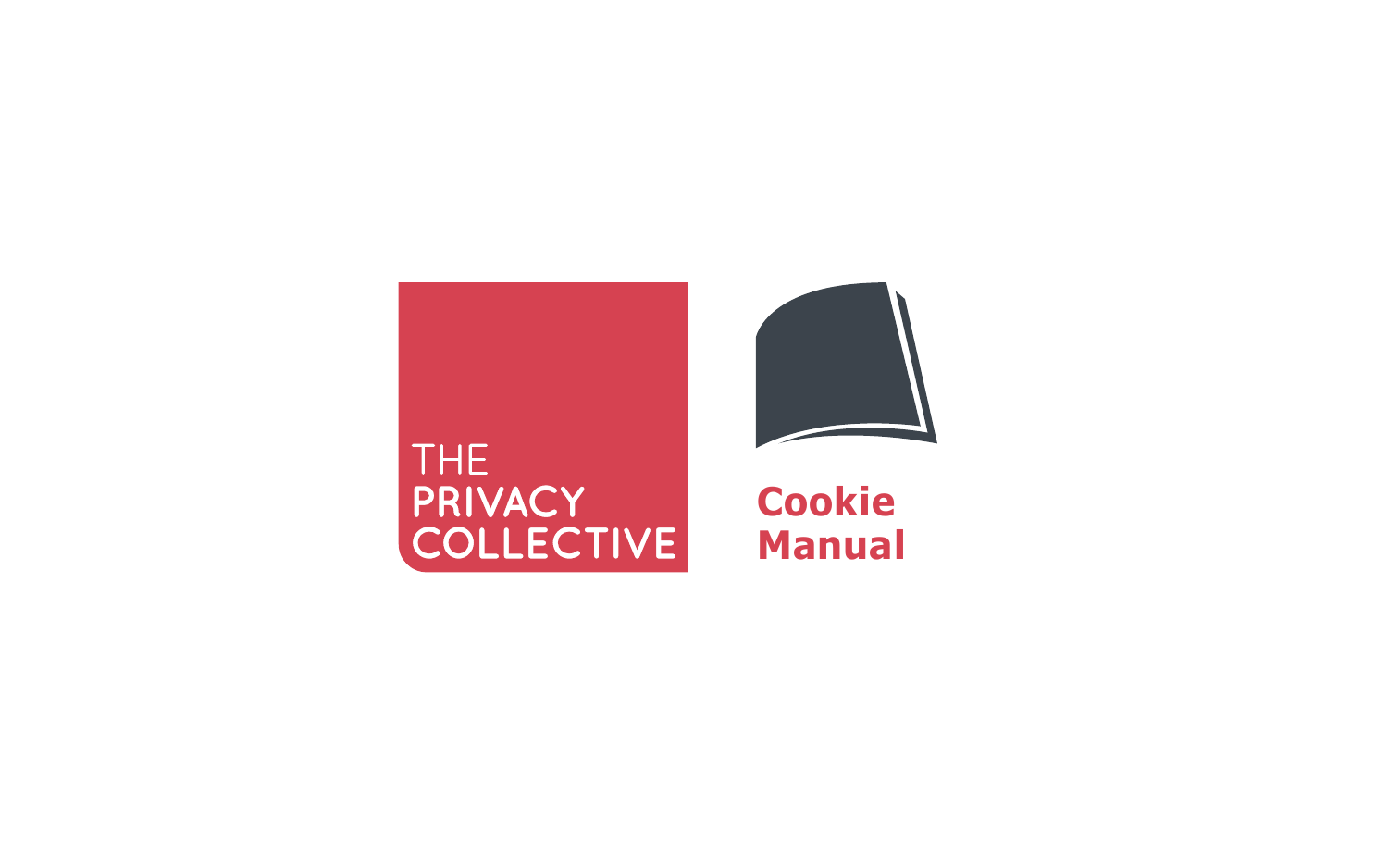## STEP ONE

Open a new tab in Chrome and paste the following into the search bar: chrome://settings/siteData

Older versions of Chrome might use: chrome://settings/cookies



Please note: the following instructions are for Chrome only (on PC and Mac). For help with all other browsers, email **[info@theprivacycoll](mailto:info%40theprivacycollective.eu?subject=I%20need%20help%20finding%20cookies%20in%20another%20browser)ective.nl**

# **SEARCH FOR KRUX COOKIES**

## How to find Salesforce cookies

Or you can skip straight to Step Four by pasting this into your search bar now: chrome://settings/cookies/detail?site=krxd.net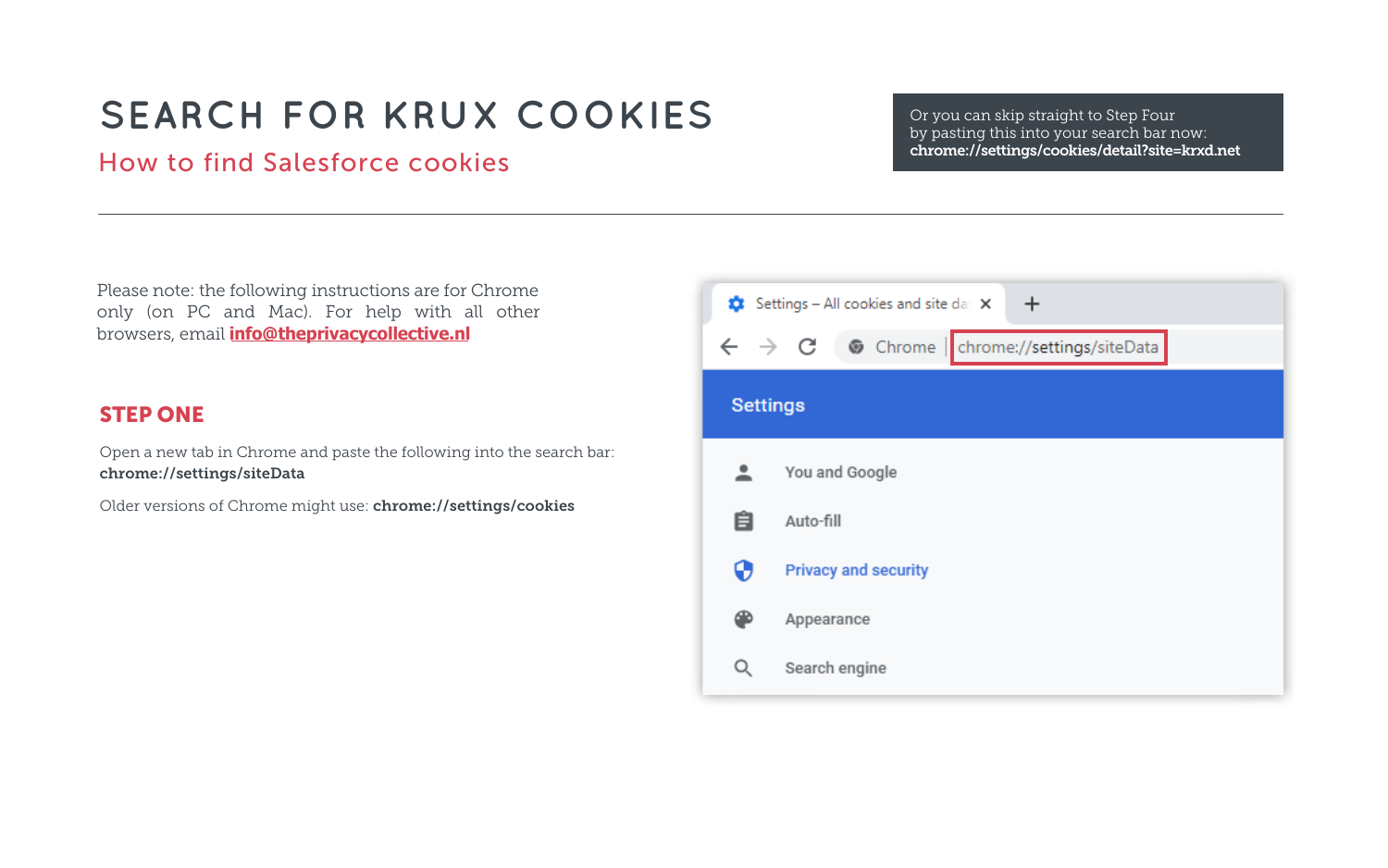#### STEP TWO

In the Search cookies section type in krxd. Then take a screenshot

- On Windows take a screenshot by pressing together the Function key Fn, the Windows key  $\clubsuit$ , and the Print Screen button PrtSc
- On Mac take a screenshot by pressing together the **shift key**, cmd key and the number 3

## STEP THREE

Open the krxd.net cookies by clicking the right arrow opposite krxd.net



Or you can skip straight to Step Four by pasting this into your search bar now: chrome://settings/cookies/detail?site=krxd.net

| $Q$ , krxd<br>Remove all shown | ◉ |
|--------------------------------|---|
| þ                              |   |
| î<br>$\blacktriangleright$     |   |
|                                |   |
|                                |   |
|                                |   |

# **SEARCH FOR KRUX COOKIES**

## How to find Salesforce cookies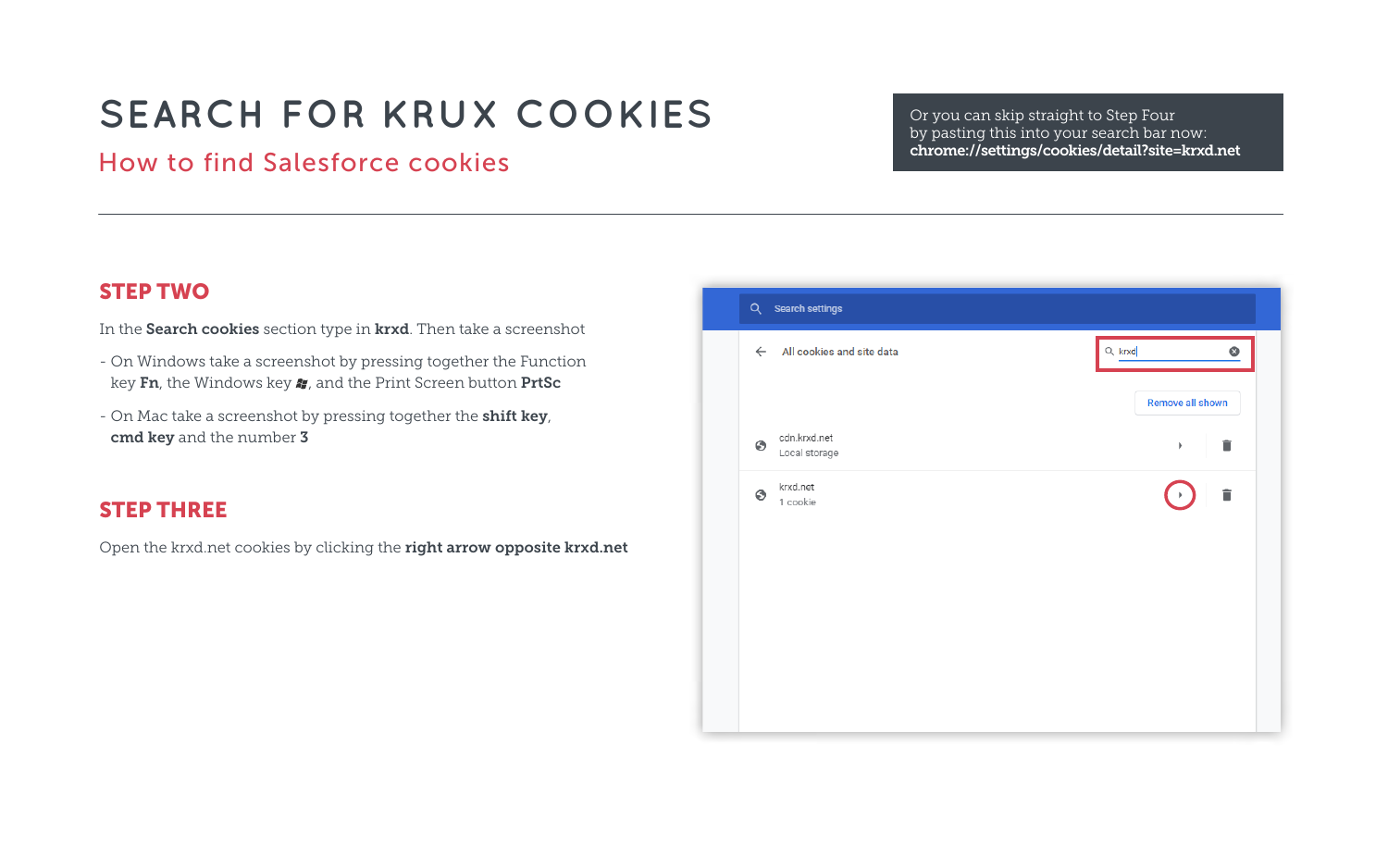#### STEP FOUR

Click the down arrow opposite the \_kuid\_cookie, then take another screenshot. There may be other cookies listed but it's the **\_kuid\_** one we're after. Once again:

- On Windows take a screenshot by pressing together the Function key Fn, the Windows key  $\bullet$ , and the Print Screen button PrtSc
- On Mac take a screenshot by pressing together the shift key, cmd key and the number 3

#### STEP FIVE

Store your screenshots in a [safe place.](mailto:info%40theprivacycollective.eu?subject=Krux%20Cookies)

- Windows screenshots are normally stored in C:\Users\[your\_name]\Pictures\Screenshots
- Mac screenshots are normally saved automatically to your desktop



| <b>Remove All</b>  |  |
|--------------------|--|
|                    |  |
| $\times$<br>$\sim$ |  |
|                    |  |
|                    |  |
|                    |  |
|                    |  |
|                    |  |
|                    |  |
|                    |  |
|                    |  |
|                    |  |
|                    |  |
|                    |  |
|                    |  |

# **SEARCH FOR KRUX COOKIES**

## How to find Salesforce cookies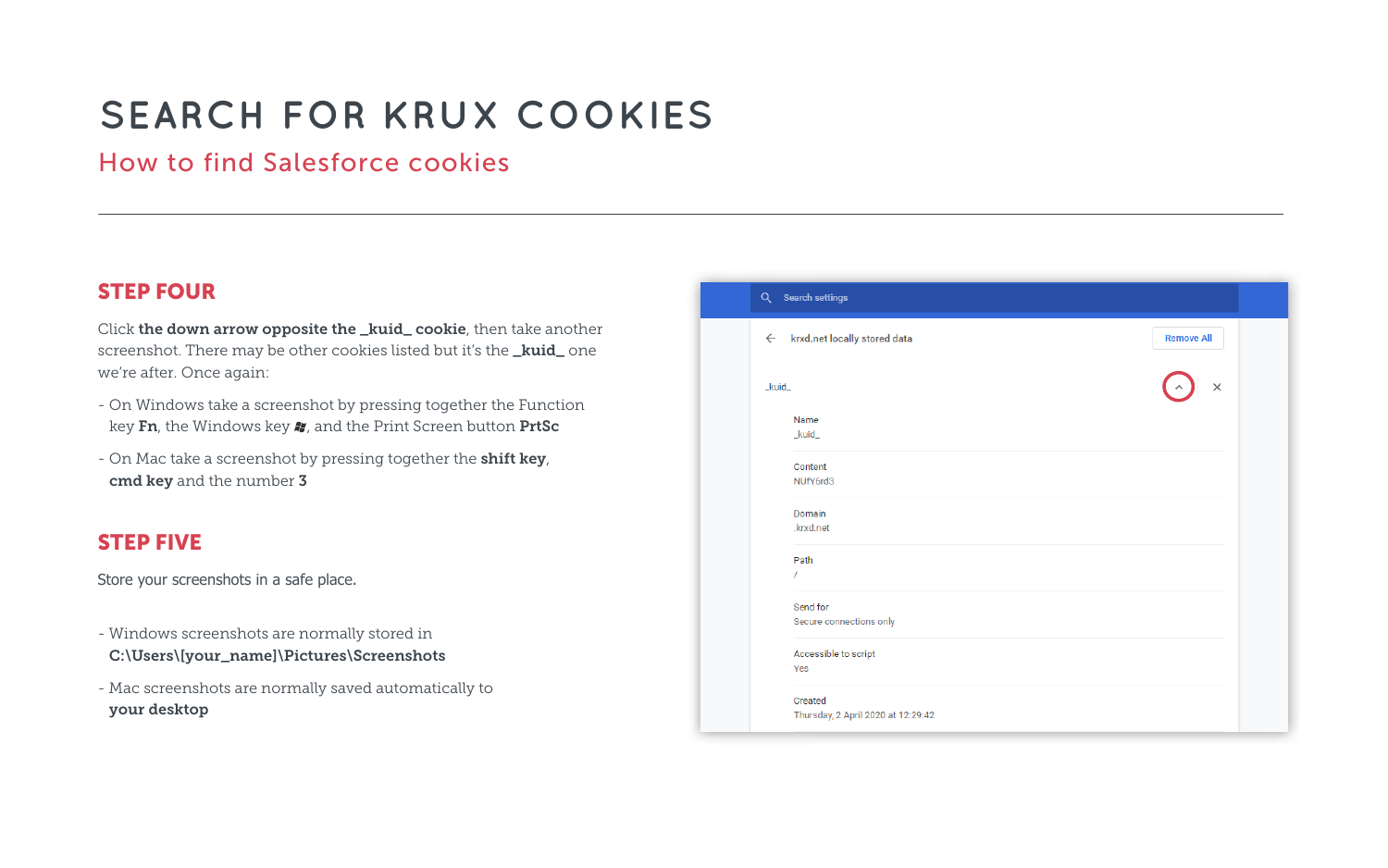## STEP ONE

Open a new tab in Chrome and paste the following into the search bar: chrome://settings/siteData

Older versions of Chrome might use: chrome://settings/cookies



Please note: the following instructions are for Chrome only (on PC and Mac). For help with all other browsers, email **[info@theprivacycoll](mailto:info%40theprivacycollective.eu?subject=I%20need%20help%20finding%20cookies%20in%20another%20browser)ective.nl**

Or you can skip straight to Step Four by pasting this into your search bar now: chrome://settings/cookies/detail?site=bluekai.com

# **SEARCH FOR BLUEKAI COOKIES**

## How to find Oracle cookies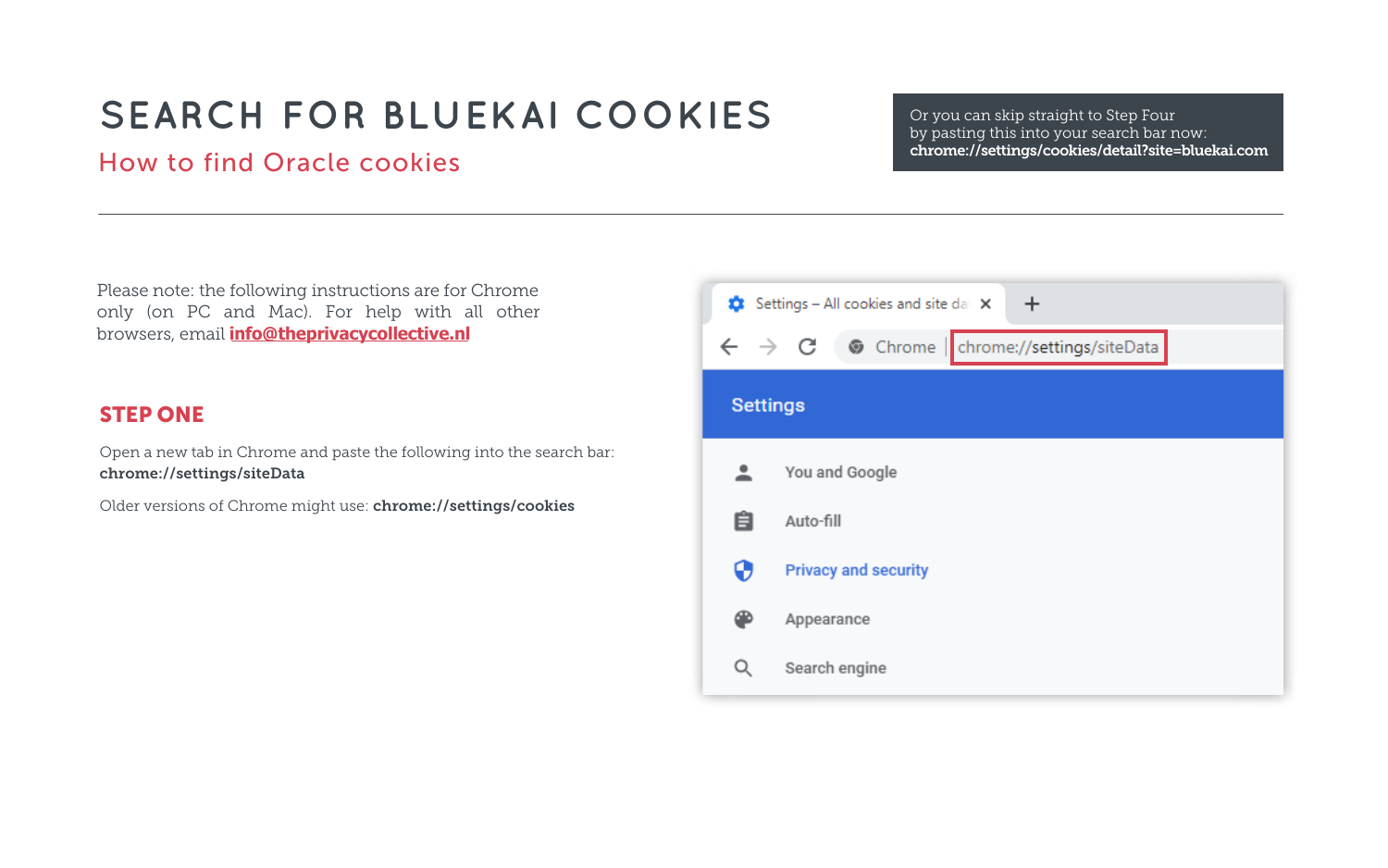#### STEP TWO

In the Search cookies section type in bluekai. Then take a screenshot

- On Windows take a screenshot by pressing together the Function key Fn, the Windows key  $\clubsuit$ , and the Print Screen button PrtSc
- On Mac take a screenshot by pressing together the **shift key**, cmd key and the number 3

Open the bluekai.com cookies by clicking the right arrow opposite bluekai.com



#### STEP THREE

Or you can skip straight to Step Four by pasting this into your search bar now: chrome://settings/cookies/detail?site=bluekai.com

| $\alpha$ bluekai<br>⊛ |  |
|-----------------------|--|
| Remove all shown      |  |
| î<br>$\mathbb{R}^n$   |  |
|                       |  |
|                       |  |
|                       |  |
|                       |  |
|                       |  |
|                       |  |

# **SEARCH FOR BLUEKAI COOKIES**

## How to find Oracle cookies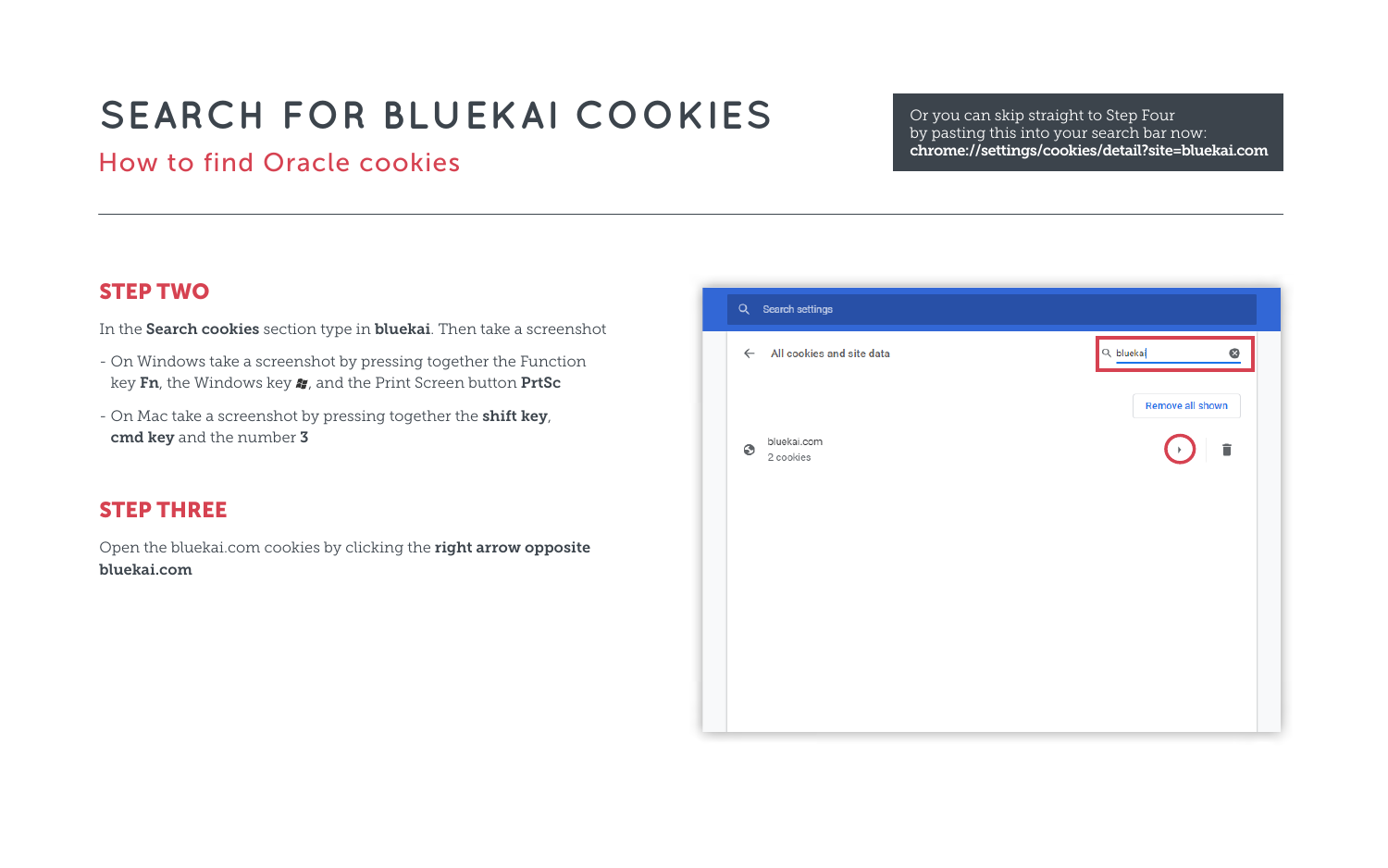#### STEP FOUR

Click the down arrow opposite the bku cookie, then take a screenshot. There may be other cookies listed but it's the **bku** one we're after. Once again:

- On Windows take a screenshot by pressing together the Function key Fn, the Windows key  $\bullet\hspace{-3.4mm}$ , and the Print Screen button PrtSc
- On Mac take a screenshot by pressing together the shift key, cmd key and the number 3

#### STEP FIVE

Store your screenshots in a [safe place.](mailto:info%40theprivacycollective.eu?subject=Bluekai%20Cookies)

- Windows screenshots are normally stored in C:\Users\[your\_name]\Pictures\Screenshots
- Mac screenshots are normally saved automatically to your desktop

| Q Search settings                            |                          |
|----------------------------------------------|--------------------------|
| $\leftarrow$ bluekai.com locally stored data | <b>Remove All</b>        |
| bkdc                                         | $\times$<br>$\checkmark$ |
| bku                                          | $\overline{\mathbf{x}}$  |
| Name<br>bku                                  |                          |
| Content<br>1Dy99OeiCPb9c3GL                  |                          |
| Domain<br>.bluekai.com                       |                          |
| Path<br>$\sqrt{2}$                           |                          |
| Send for<br>Secure connections only          |                          |

# **SEARCH FOR BLUEKAI COOKIES**

## How to find Oracle cookies